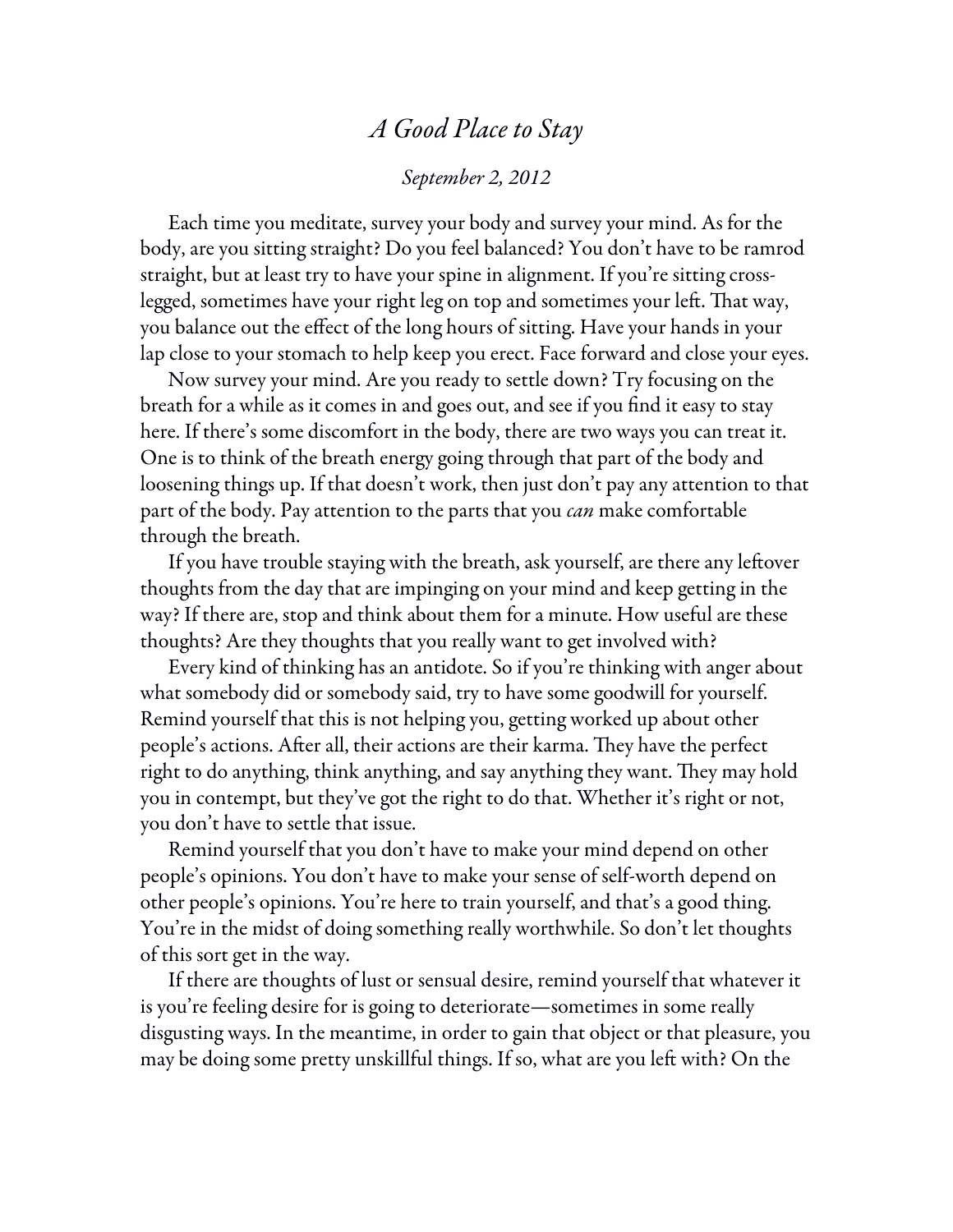one hand, you have a disgusting object and two, some bad karma. Do you really want that?

In other words, whatever the thought that's pulling you away, try to think of a way around it. Think of an antidote until you can agree that you don't want to go there. Then come back to the breath. There still may be some random thoughts coming through the mind, but you don't have to pay them any attention because they don't destroy the breath. The breath is still here. It's just a question of which part of your awareness you want to tune into. It's like a radio. If you tune into a rock station, it's going to rattle your nerves.

Right now, we want to tune into some easy listening, something comfortable and easeful. There are thoughts about meditating, and then there are thoughts about the actual object you're going to meditate on. That's the breath. And then there's the breath itself. Try to bring all those together to begin with.

After a while, you find that the thoughts about the breath, you can drop. Just be with the sensation of the breath coming in and going out. Notice where you feel it, and notice how it feels. If it feels comfortable, stick with that rhythm of breathing. If it doesn't feel comfortable, you can change. You can try a couple of good, long, deep in-and-out breaths. See how that feels. See if it feels nourishing and refreshing. And as long as it does, keep it up. When it doesn't feel so refreshing anymore, then you can let things calm down.

But as soon as the breath gets calm and comfortable, you've got to expand your sense of awareness to fill the body. Otherwise, you'll start drifting off. The mind is used to drifting off when the breath gets comfortable because that's basically how you fall asleep. Here we want to be still and comfortable, but not asleep. We actually want to be wide awake. So try to think of the whole body.

Or you can expand your awareness bit by bit through the body. If you're focused on the area around the heart, then expand your awareness to fill the whole chest. From the whole chest, then include the abdomen, and from the abdomen, down into the hips and down your legs. Then from the chest, you can expand out the arms, up into the head. The broader you can do this, the better. But if you find that you can't maintain that broad level of awareness, try focusing on just one part of the body. But try to be very, very sensitive to that part of the body.

There's a quality called ardency that you want to bring to the practice, and you employ it in two ways. If you find the mind slipping off to something else, you very quickly try to bring it back. Once it's back, you try to be very sensitive to the breath and try to breathe in as comfortable a way as possible, as a reward for coming back. As you get more sensitive to the breath, it becomes a mirror for the mind. You can begin to see thoughts as they're just beginning to appear. You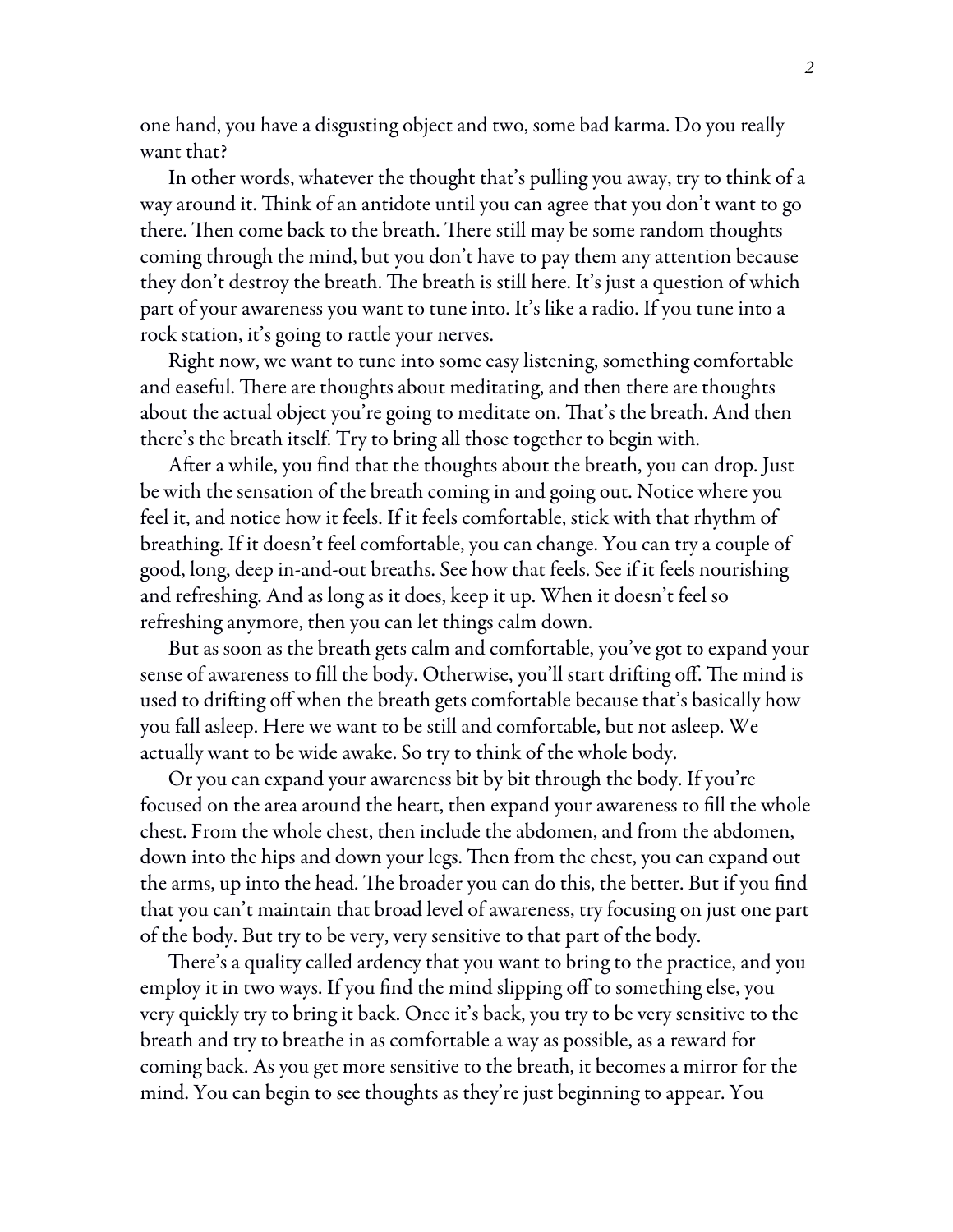notice them as a little stirring in one part of the breath energy in the body, and then a perception gets slapped onto it: "This is a thought about this; that's a thought about that." And then you go running off.

You want to catch that before you've run off. So, anyplace where there are little stirrings in the breath, try to disperse them. Think of everything being smooth. It's like a knot in your hair; you comb it out so there's no knot anymore. These little knots of energy in the body: You want to comb them out before they turn into something really distracting.

In this way, you take your survey of the body and your survey of the mind, and bring them together, right at the breath, because the breath is where the mind and the body meet. It's the aspect of the body that's closest to the mind. Your primary experience of the body is breath, although we tend to look past it into other aspects of the body. But the breath is the first thing we contact. It's also the most sensitive to the movements of the mind. This is why it's a good place to stay.

There are lots of good reasons for staying here. When you're with the breath, you know you're in the present moment. This is where you get to observe the mind. If you're here with a comfortable sensation of breath, working and playing with the breath—in other words, if you're experimenting and learning to enjoy the experimentation—it gives rise to a sense of comfort and engagement in the present moment.

So this helps your concentration. You also find that it helps your virtue. A lot of times, we do unskillful things because there's a thirst for pleasure "of any kind, right now." That's what the mind says, and then we end up doing unskillful things to please it. Well, here the breath is giving you a sense of ease you can tap into. Whenever you feel tempted to break one of your precepts, notice where you're feeling patterns of tension in the body, and then allow the breath energy to soothe those areas of the body. That'll take a lot of the edge off the temptation.

Working with the breath also helps your discernment because you're right here, right next to the mind so that you can see what's happening. If you keep the mind with a comfortable breath, you put it in a good mood. That, too, is an important part of gaining discernment into the mind. If the mind's in a foul mood, it's not going to want to listen to your discernment because, basically, what discernment's going to see is areas you've been making mistakes—your bad habits, especially your bad mental habits. And very few of us like to admit our bad mental habits. We'll do anything to protect our way, saying, "I'm perfectly fine; the problem is with other people." As Ajaan Maha Boowa once said, we like to take the mud inside our own minds and sling it around on everybody else.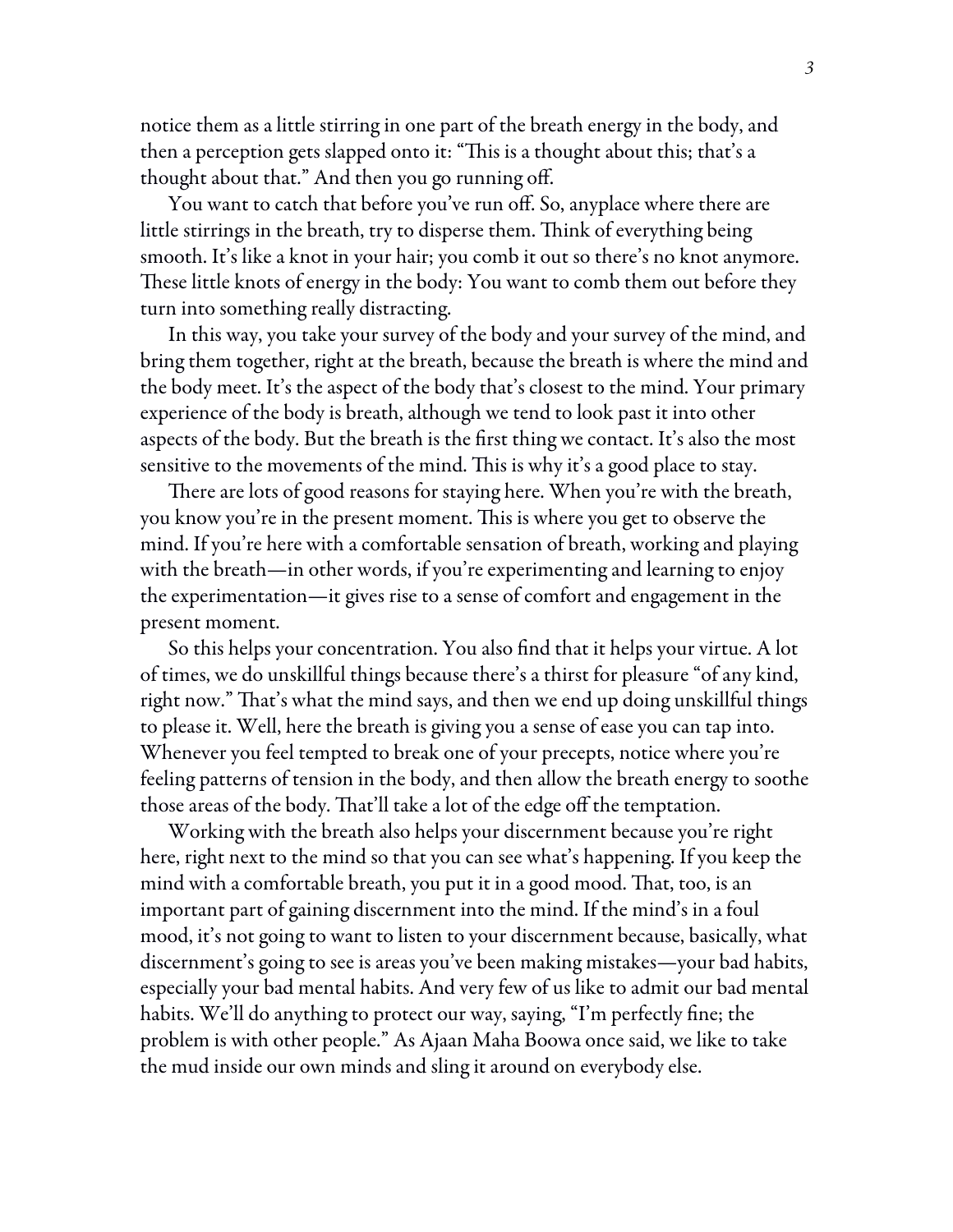So if you're in a bad mood, you're not going to want to hear about the fact that this is your habit. But if working with the breath can get you in a good mood, then it's a lot easier to admit to yourself, "Yeah, I do have these unskillful habits. I can see them. I can see the pain they cause." That's another way the breath helps: As you get a greater and greater sense of ease in the body, more subtle patterns of tension and more subtle patterns of stress in the mind appear more clearly.

But most importantly, working with the breath helps you see the extent to which your mind does shape its own experience. The Buddha calls this fabrication. The reason we suffer is because we fabricate our experience out of ignorance. One of the ways we do that is through the way we breathe. Some people wonder why we work with the breath. Shouldn't we just kind of let it come in and go out on its own so you can see its true nature without any interference? But part of its true nature is that it's responsive to your intentions and that you use the breath as a way of shaping your experience. So learn how to use it well.

As you're engaged with the breath, you're engaged not only with what's called physical fabrication, but also verbal fabrication. You're directing your thoughts to the breath, and you're evaluating it. You're talking to yourself about the breath. This is your internal conversation. This gets right here at the breath, too, so you can watch that in action.

Finally, there are perceptions—the mental labels you place on things either as words or as mental pictures. You'll notice that to stay with the breath, you have to have some kind of mental picture, some kind of mental label to act as an anchor. How do you picture the process of the breath to yourself? Are there ways of picturing it that make the breath more comfortable, that allow it to come in and seep through the whole body?

Some ways of conceiving the breath just have air coming in and out of the lungs through the nose, and that's it. But that doesn't allow you to be sensitive to other aspects of the breath. Think of the breath as energy that runs along the nerves, runs along the blood vessels. There are areas of still energy in the body as well. Ajaan Lee talks about one of them being centered right at the spot where the diaphragm meets the rib cage. When the mind really settles down, you can notice that and other still spots, and you can think of spreading that still energy out through the body, so that even though the breath is coming in and going out, there's a sense of real stillness everywhere.

Your perceptions can have a huge impact on how you experience the present moment. As you work with the breath in this way, you begin to see very clearly that this is how you shape your experience, giving rise to feelings of pleasure. Or if you want to, you can focus on feelings of pain and work with them. There's a lot